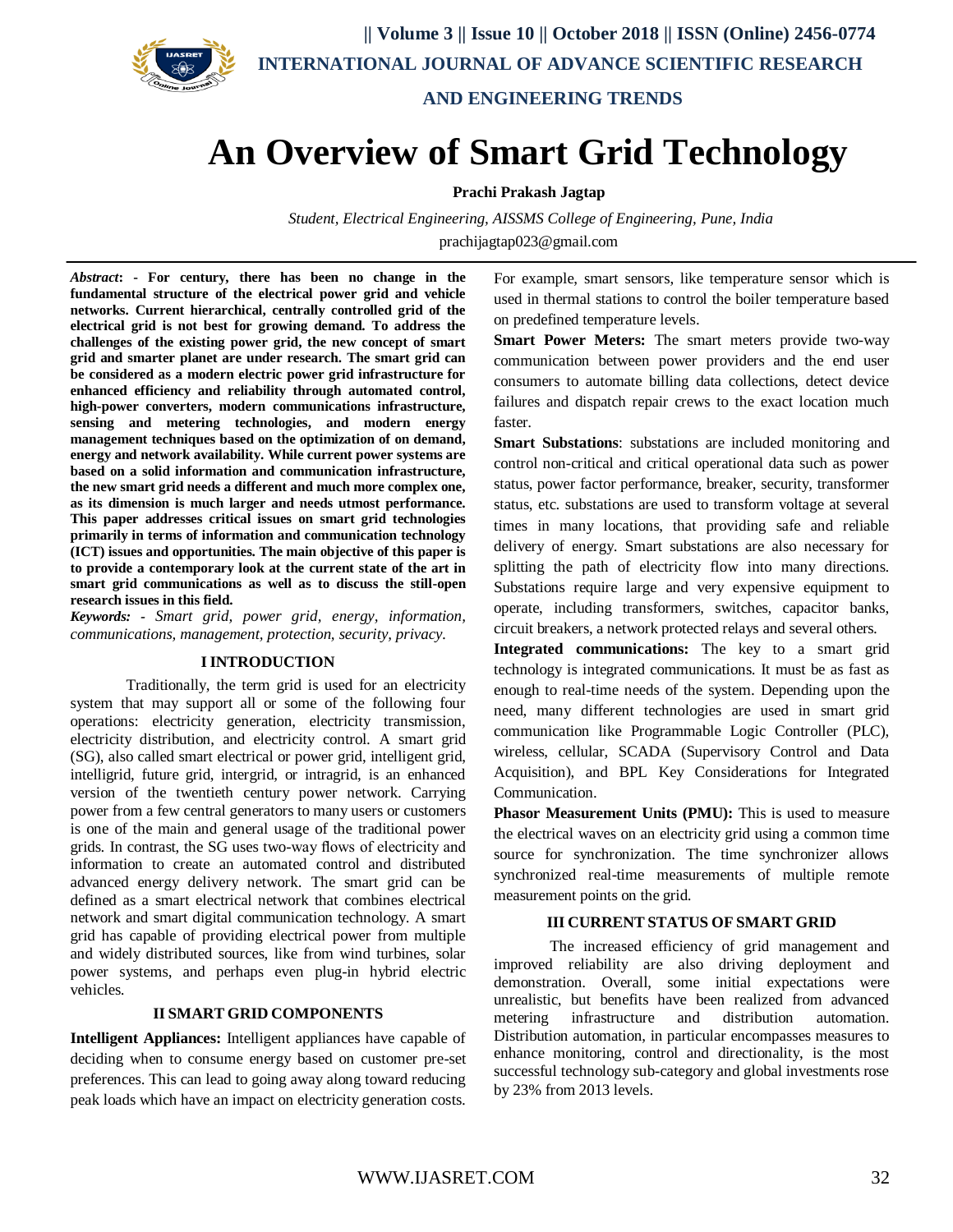

 **|| Volume 3 || Issue 10 || October 2018 || ISSN (Online) 2456-0774 INTERNATIONAL JOURNAL OF ADVANCE SCIENTIFIC RESEARCH** 

## **AND ENGINEERING TRENDS**

China has one of the world's highest rates of electricity service interruption and overtook the United States in annual investment in smart grid technologies last year. This growth reflects the importance of reliability and system efficiency as drivers for smart grid technology. Currently, China dominates the meter market with almost two-thirds of global installations. The deployment of smart grid technology in the USA slowed from 2013 to 2014 due to unclear clean energy policy. Europe experienced rapid deployment and France, Germany and UK will lead a push from investment of 55 million per year to 180 million in 2020. Smart grid deployment strategies need to be centered on customers and business models.

Therefore, national strategies that articulate the benefits of smart grids to stakeholders need to be developed. For system operators and utilities, transparent regulations that allow cost-reflective investment in advanced distribution network technologies will be required. Sustained market development can only be realized when technology obsolescence, interoperable technology and system security are solid in the first place. Furthermore, the harmonization of international standards for underlying infrastructure need to be developed and methodologies for quantifying the benefits of smart grids also need to be standardized.



Figure 1. Components of smart grid.

### **IV COMPARISON WITH CONVENTIONAL GRID**

The traditional power grid is basically the interconnection of various power systems elements such as synchronous machines, power transformers, transmission lines, transmission substations, distribution lines, distribution substations, and different types of loads. They are located far from the power consumption area and electric power is transmitted through long transmission lines. The smart grid is a modern form of the traditional power grid which provides more secure and dependable electrical service. It is, in fact, a twoway communication between the utility and the electricity

consumer.

# **Traditional and Smart Grid**

| <b>Traditional Grid</b>                               | <b>Smart Grid</b>                          |
|-------------------------------------------------------|--------------------------------------------|
| Electromechanical, solid state                        | Digital/Microprocessor                     |
| One way and local two way<br>communication            | Global/Integrated two way<br>communication |
| Centralized generation                                | Distributed generation                     |
| Limited monitoring, protection and<br>control systems | Adaptive protection                        |
| 'Blind'                                               | Self monitoring                            |
| Manual restoration                                    | Automated                                  |
| Check equipment manually                              | Monitor equipment remotely                 |
| Limited control system                                | Pervasive control system                   |
| Estimated reliability                                 | Predictive reliability                     |

The smart grid is capable to monitor activities of the grid-connected system, consumer preferences of using electricity, and provides real-time information of all the events. The key components of smart grid include smart appliances, smart substations, smart meters, and advanced synchrophasor technologies.

### *Need for Smart Grid*

As the smart grid technology is implemented, it will lead to many benefits. It is cost-effective hence will save people money, help conserve energy and improve the environment. The smart gird will eliminate the need for thermal power plants and enable greater use of renewable energy sources, like hydro, wind and solar. In addition, the smart grid will generate new and rewarding careers in the field of green industries and energy sectors. With that in mind, it is essential that everyone and budding engineers be aware of the role this technology will play in our energy future.

Effective roll out of this technology will demand coordinated effort and collaboration among a phenomenal discipline, including communication control frameworks for generation, transmission, distribution, operations, markets and administration supplier.

### *Aim of Smart Grid*

- Provide a user-centric approach and allow new services to enter into the market
- Establish innovation as an economical driver for the
- electricity networks renewal, Maintain security of supply, ensure integration and interoperability
- Provide accessibility to a liberalized market and faster competition
- Enable distributed generation and utilization of renewable energy sources
- Ensure best use of central generation
- Consider appropriately the impact of environmental limitations
- Enable demand side participation (DSR, DSM)
- Inform the political and regulatory aspects